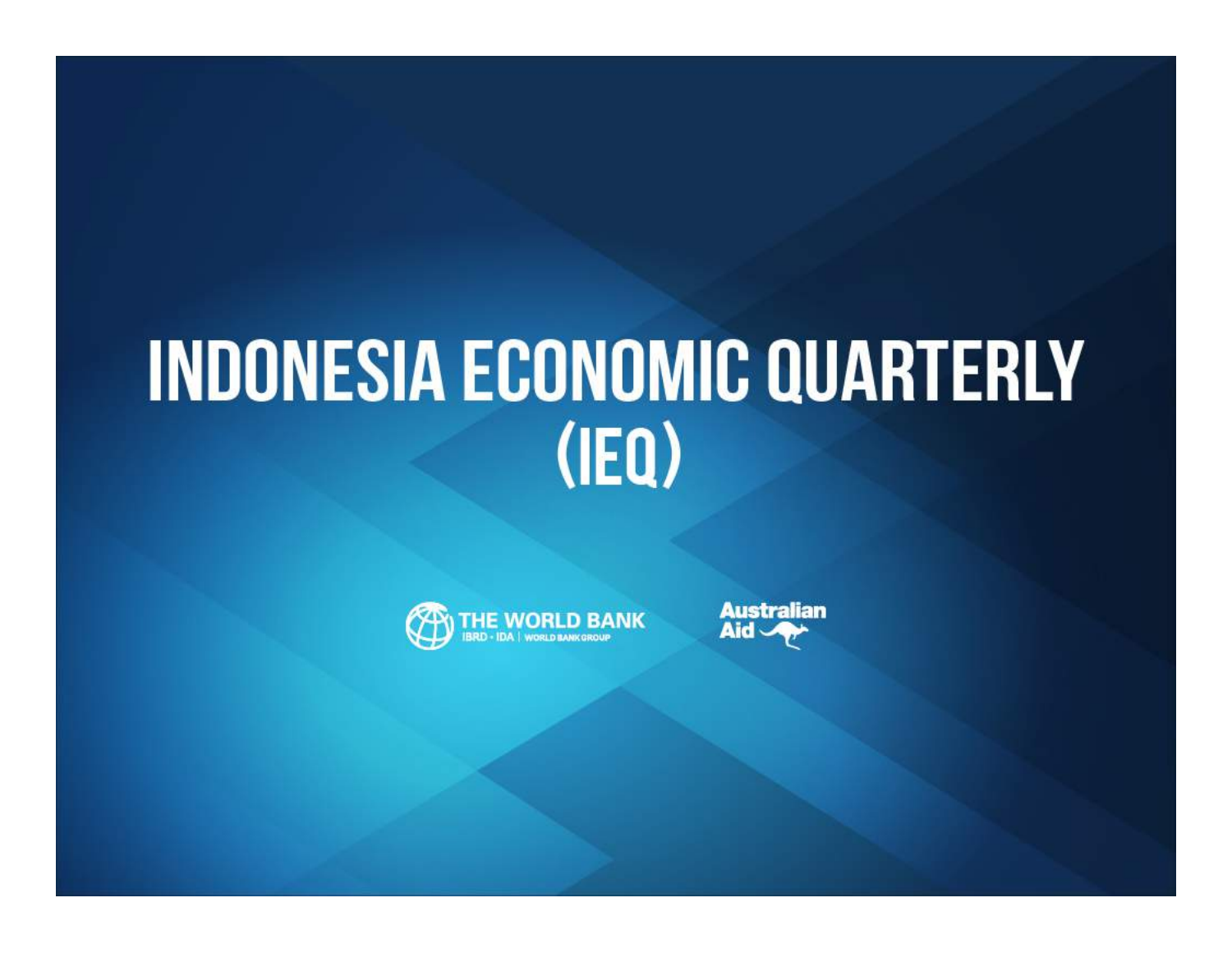

## **Indonesia Economic QuarterlyDecember 2015**

**Reforming amid uncertainty**



December 15, 2015**Ndiamé DiopLead Economist, Indonesia**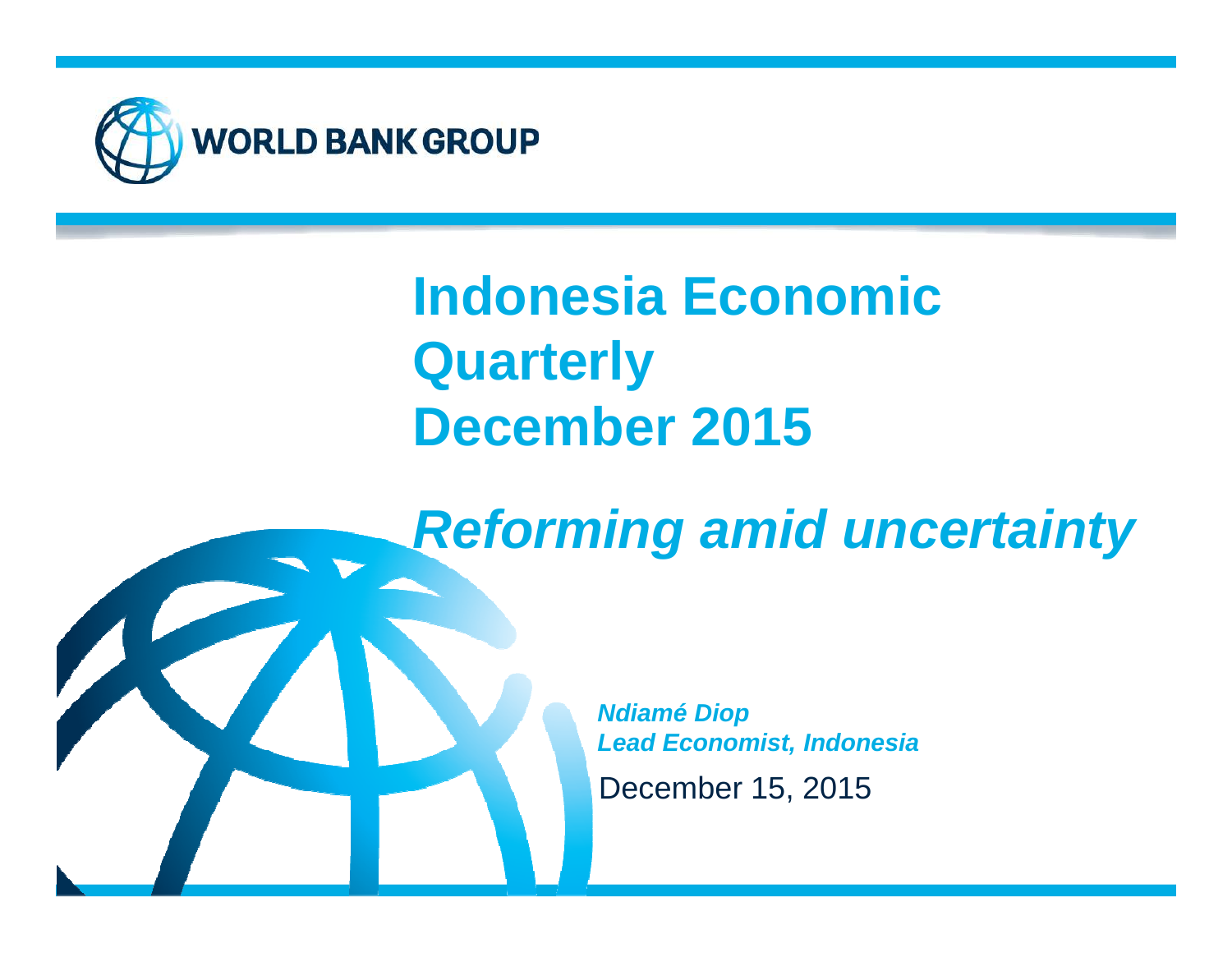#### **Introduction**

Coming to the end of a challenging year,

- unfavorable external conditions persist…
- … and man-made fires and haze have contributed to moderating growth.

In this difficult environment

**WORLD BANK GROUP** 

- considerably higher public capex disbursement has supported growth…
- … and seven policy packages are signaling strong reform intent.

Looking to next year, sustaining the reform momentum is the best strategy for Indonesia.

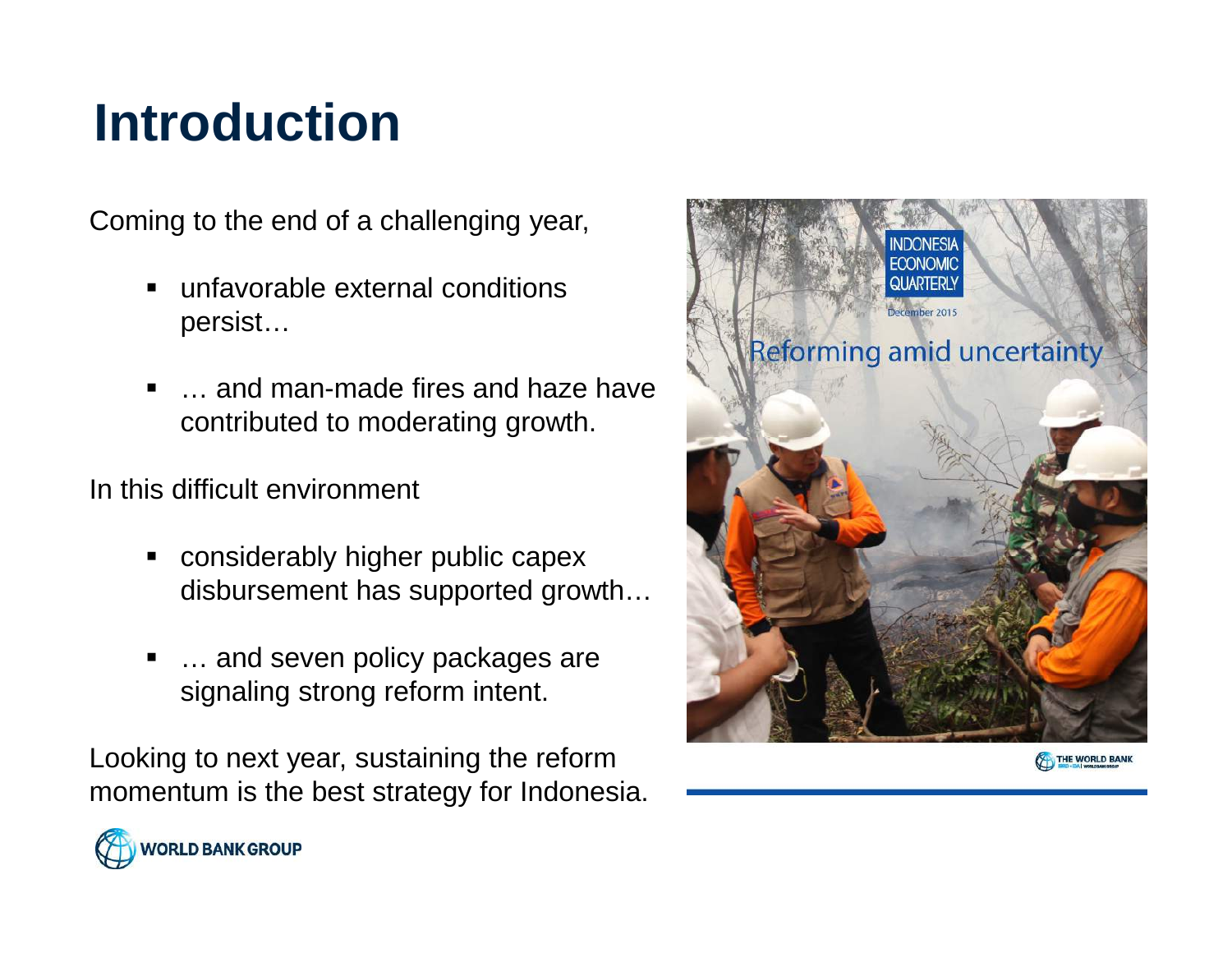#### **Major recent economic developments**

**Recent policy response**

**Outlook and risks**

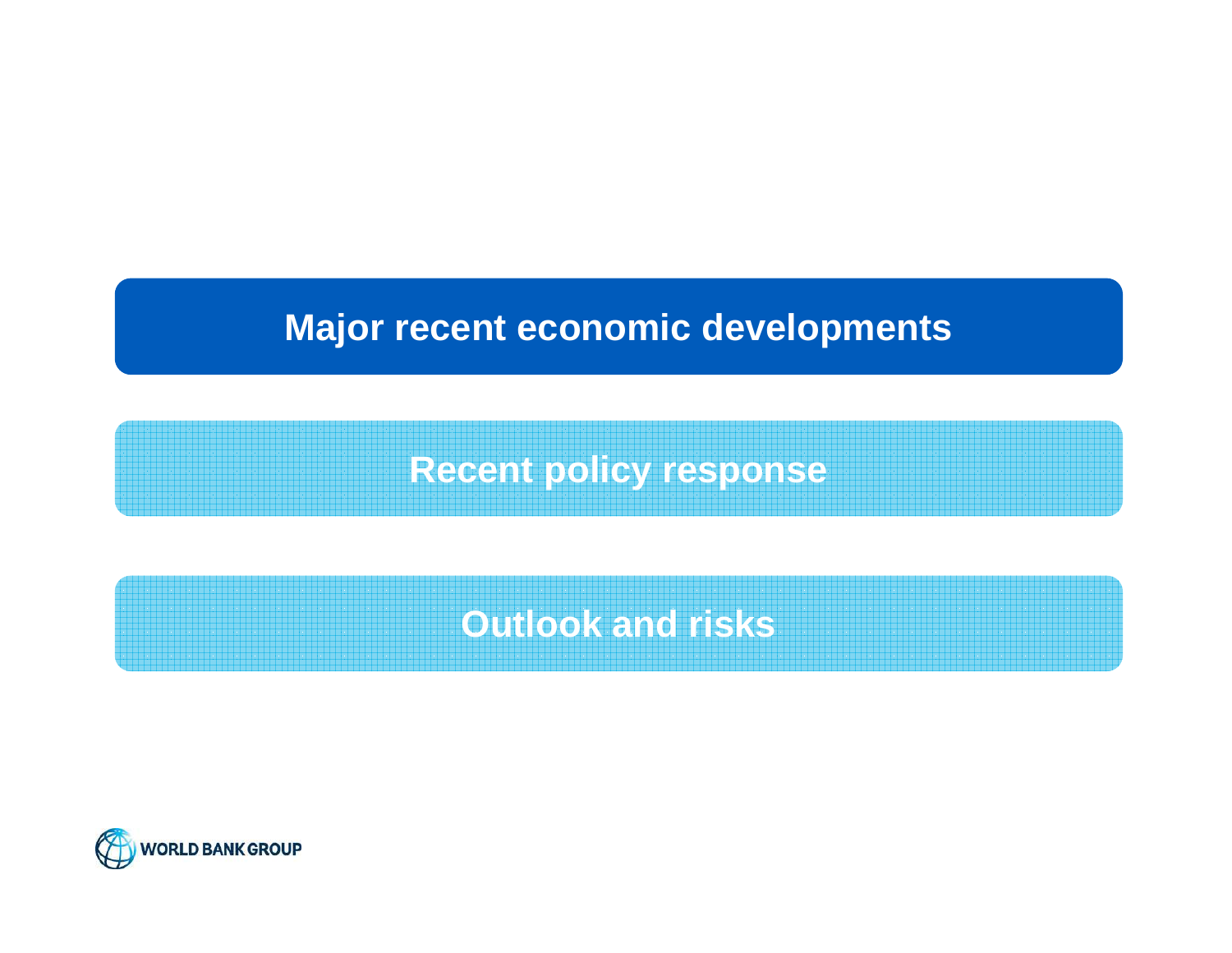## **Fires and haze cost IDR 221 trillion (1.9% of GDP) in just five months…**

 **Bubble size indicates total provincial disaster costs; cost in percent of provincial GDP (y-axis); area burned, thousand hectares (x-axis)**



 **Source: Bogor Agricultural University; BPPT; BPS; CIFOR; media reports; Ministry of Health; regional governments; World Bank staff calculations**

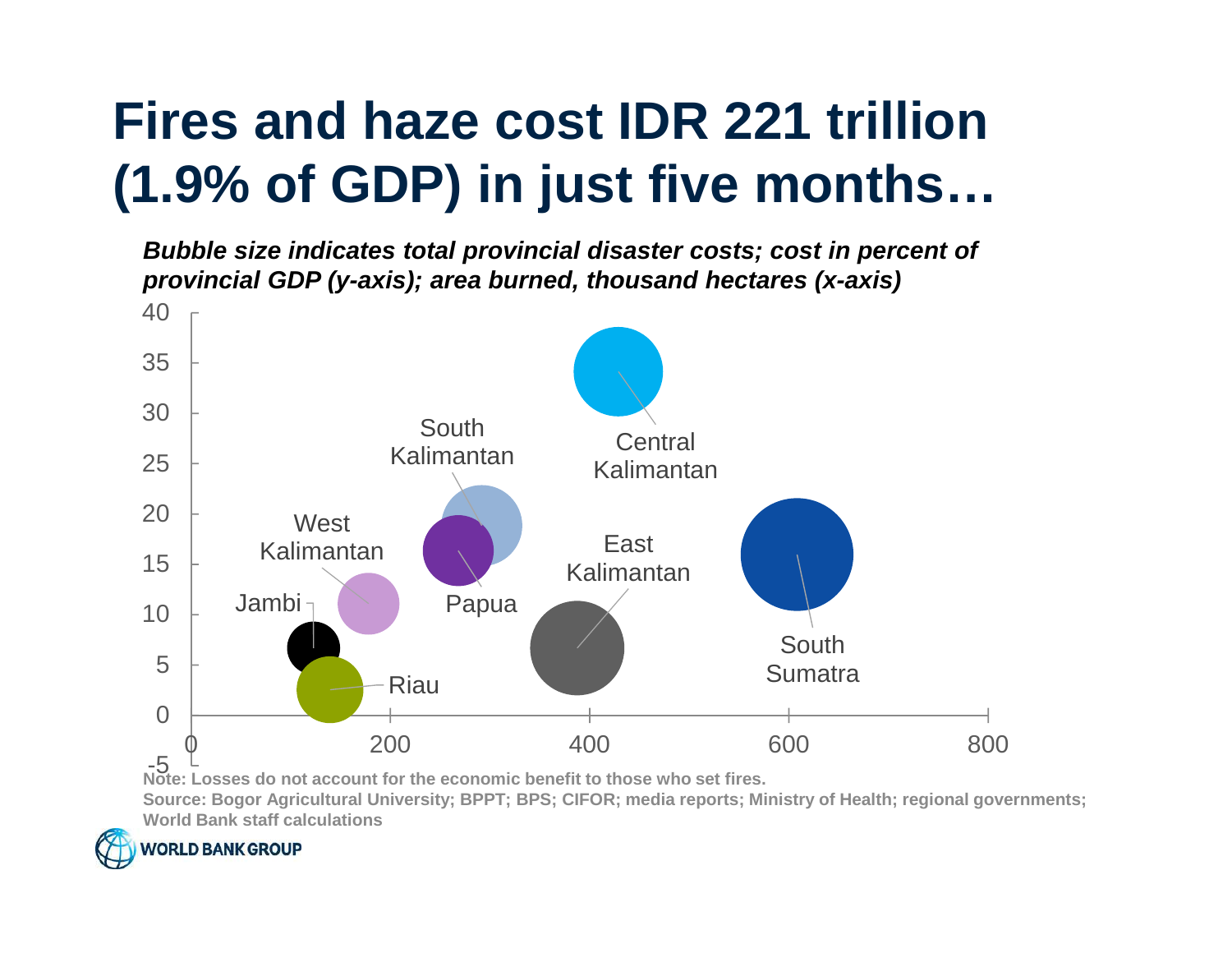#### **… which is more than twice the cost of rebuilding Aceh after the tsunami…**

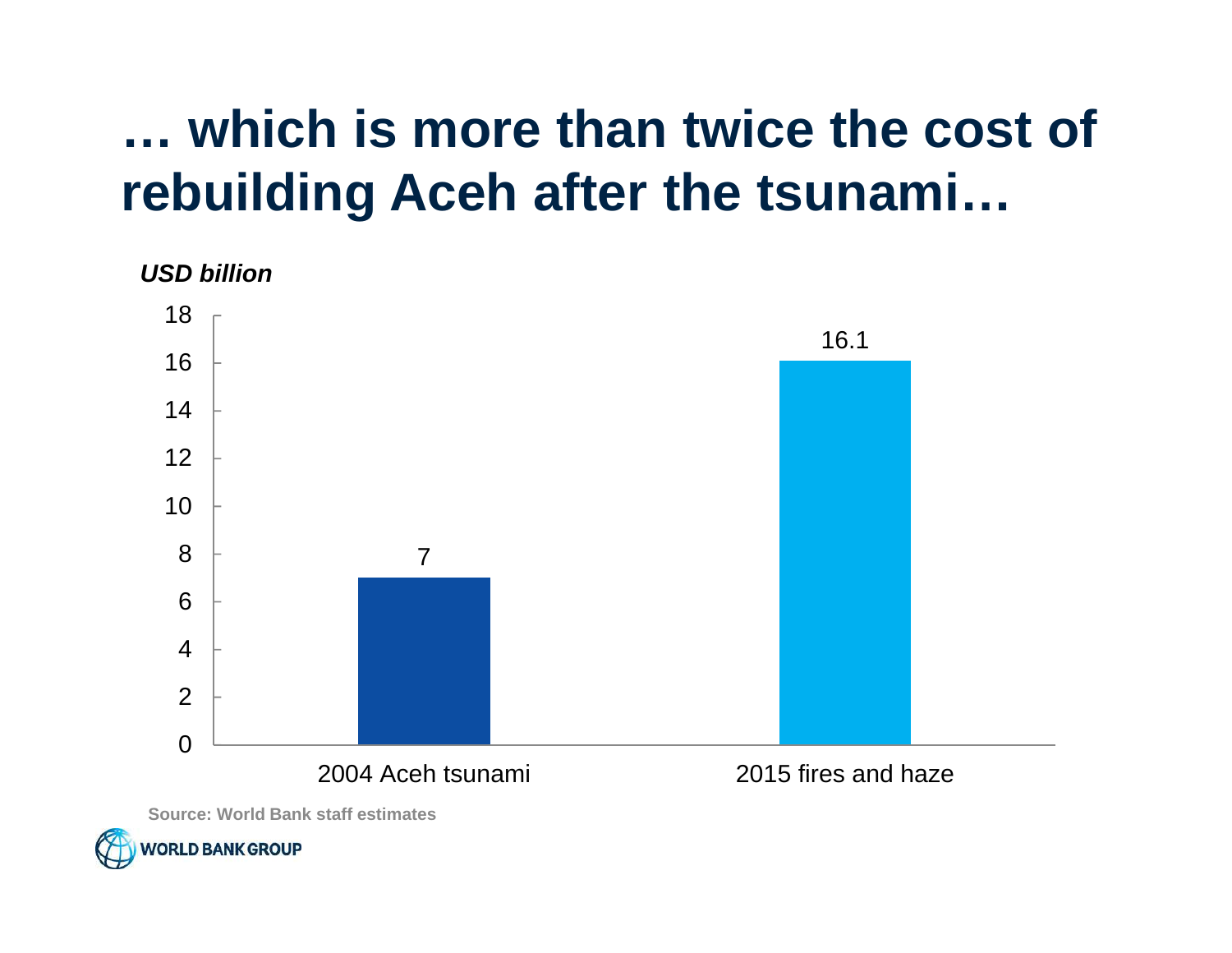#### **…reducing growth materially in affected provinces…**

**Real GDP growth year on year in 2015, percent**

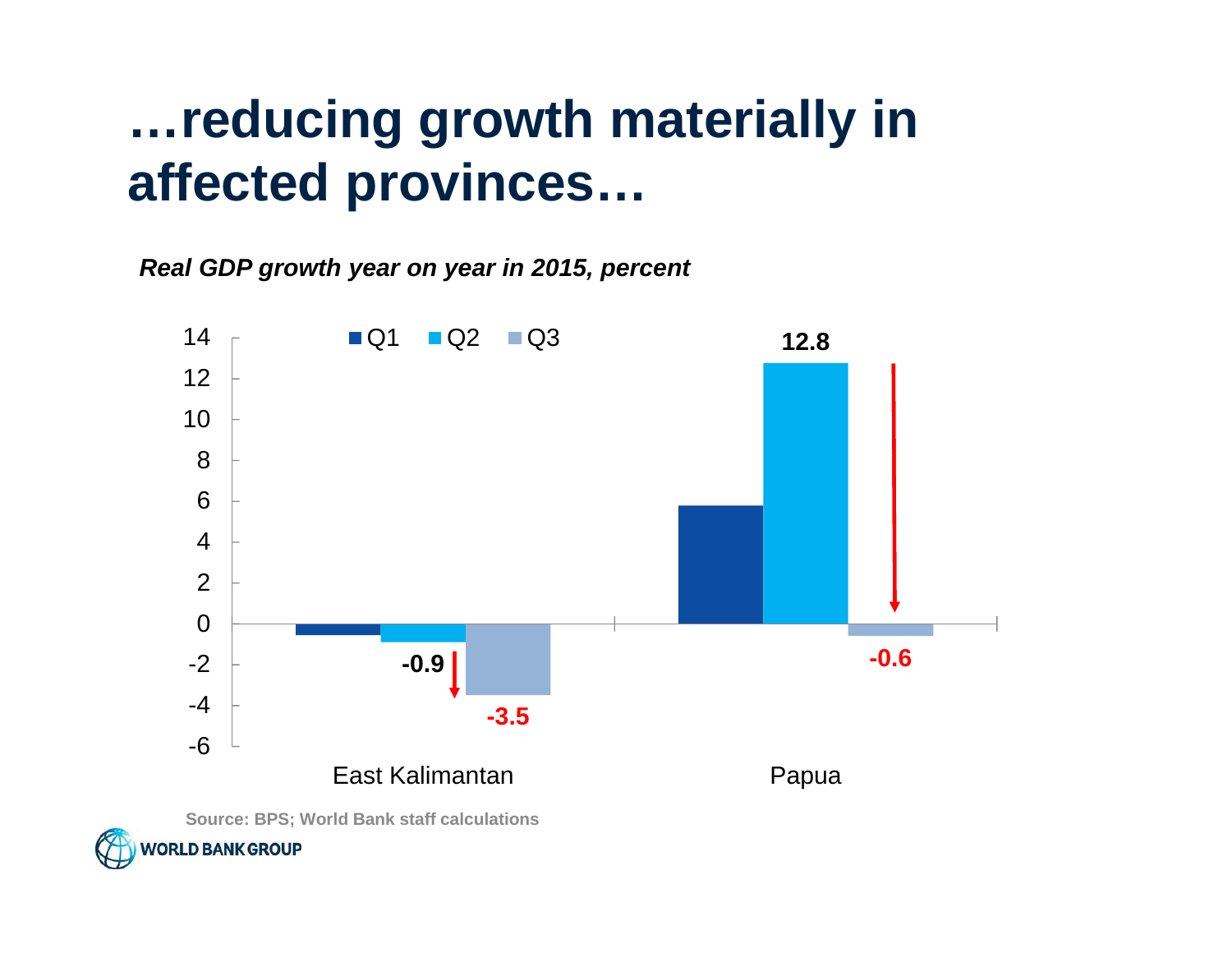### **… having devastating social and environmental consequences…**

- $\blacksquare$  At least 19 deaths, 500,000 incidences of respiratory illness;
- $\blacksquare$  IDR 2.1 trillion in immediate health costs; long-term cost likely much higher;
- ~4.7 million children stayed away from school (for up to 34 days in some regions)
- $\blacksquare$  IDR 540 billion in costs due to school closures; difficult to quantify long-term impact of regular closures on graduation rates and productivity;
- $\blacksquare$  IDR 59 trillion in biodiversity losses and loss of carbon storage



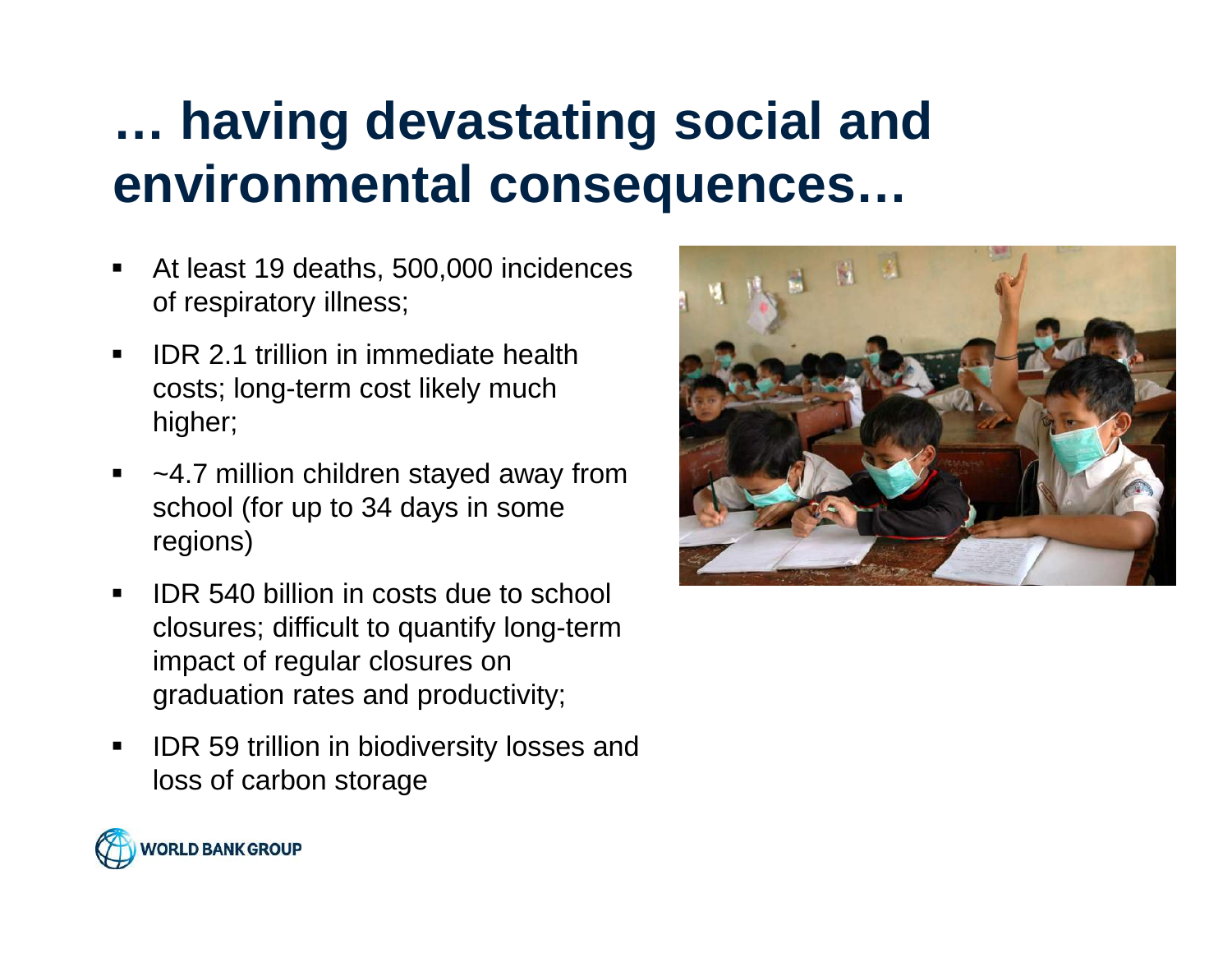#### **… and contributing to the growth moderation and rise in unemployment**

**GDP growth, percent per year\*; Number of net new jobs created** 



**Note: Q1-Q3 data for 2015. Source: BPS; World Bank calculations***NORLD BANK GROUP*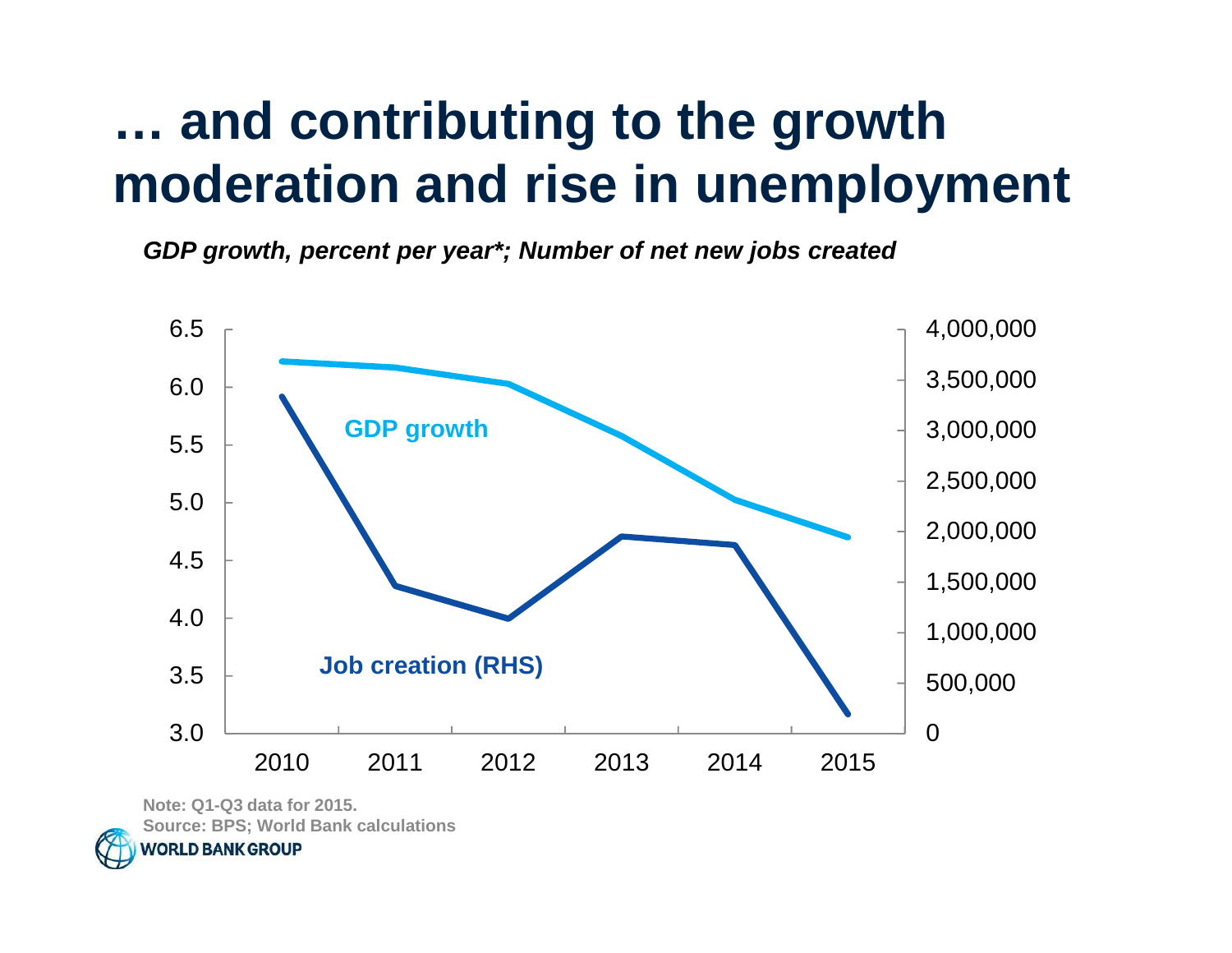#### **Major economic developments**

**Recent policy response**

**Outlook and risks**

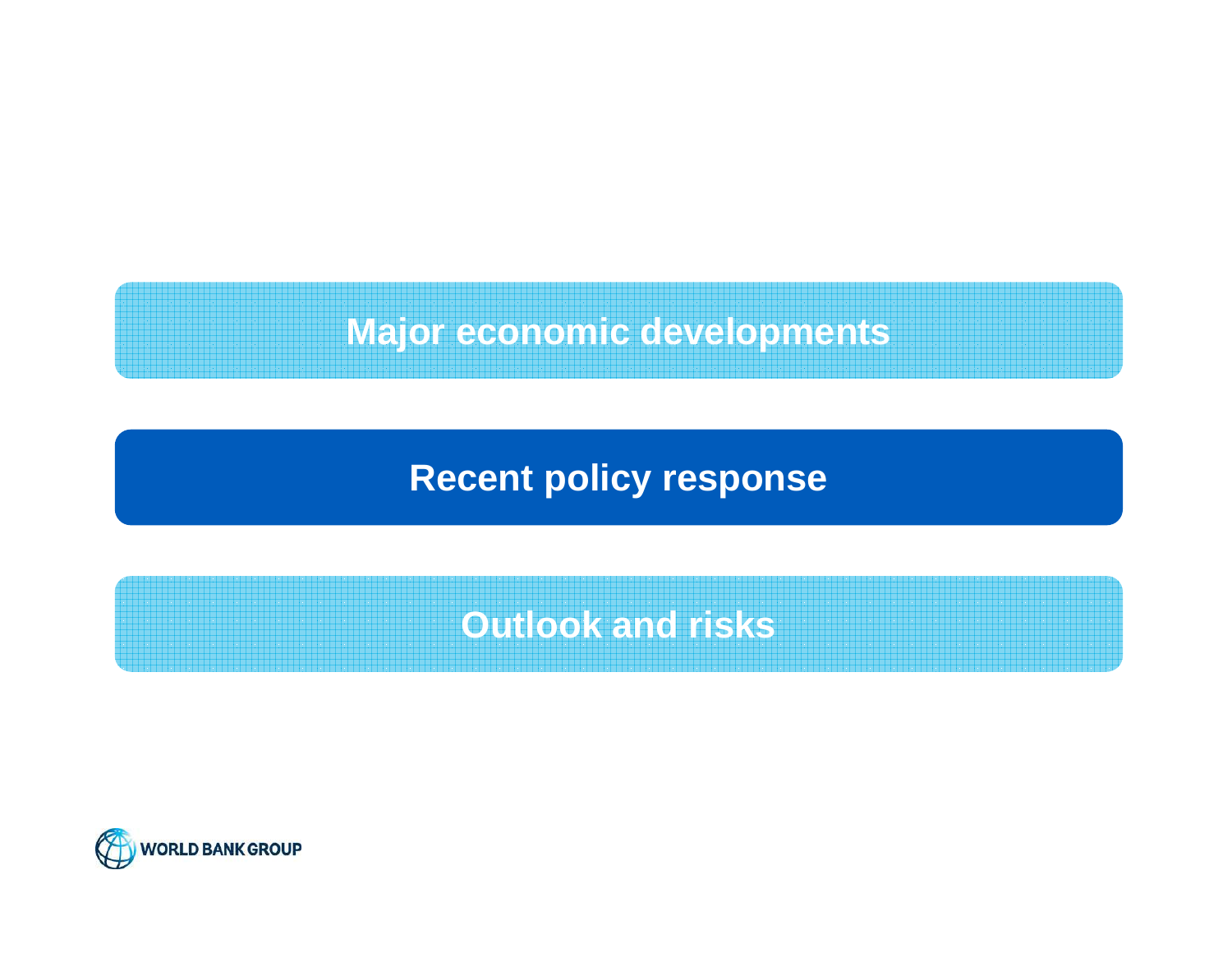#### **Higher public spending supported growth in Q3 2015**

**Real capital expenditure growth yoy, percent\***



**Note: \* Real capital expenditure is calculated using the implicit total fixed investment deflator with 2010 base from the national accounts**

**Source: Ministry of Finance; World Bank staff calculations**

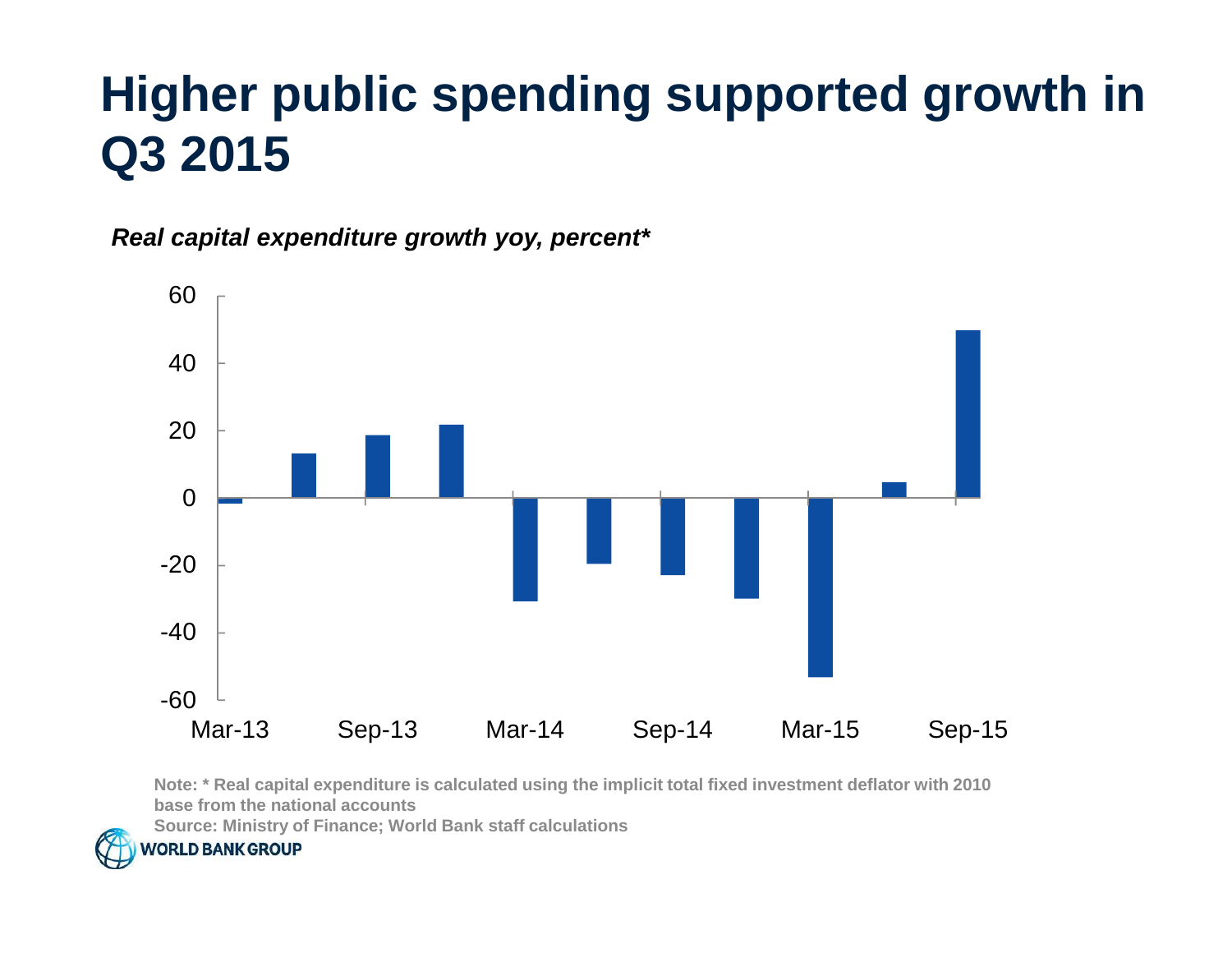#### **Significant improvement of the composition of spending in the 2016 Budget**

**IDR trillion**



**Source: Ministry of Finance; World Bank staff calculations**

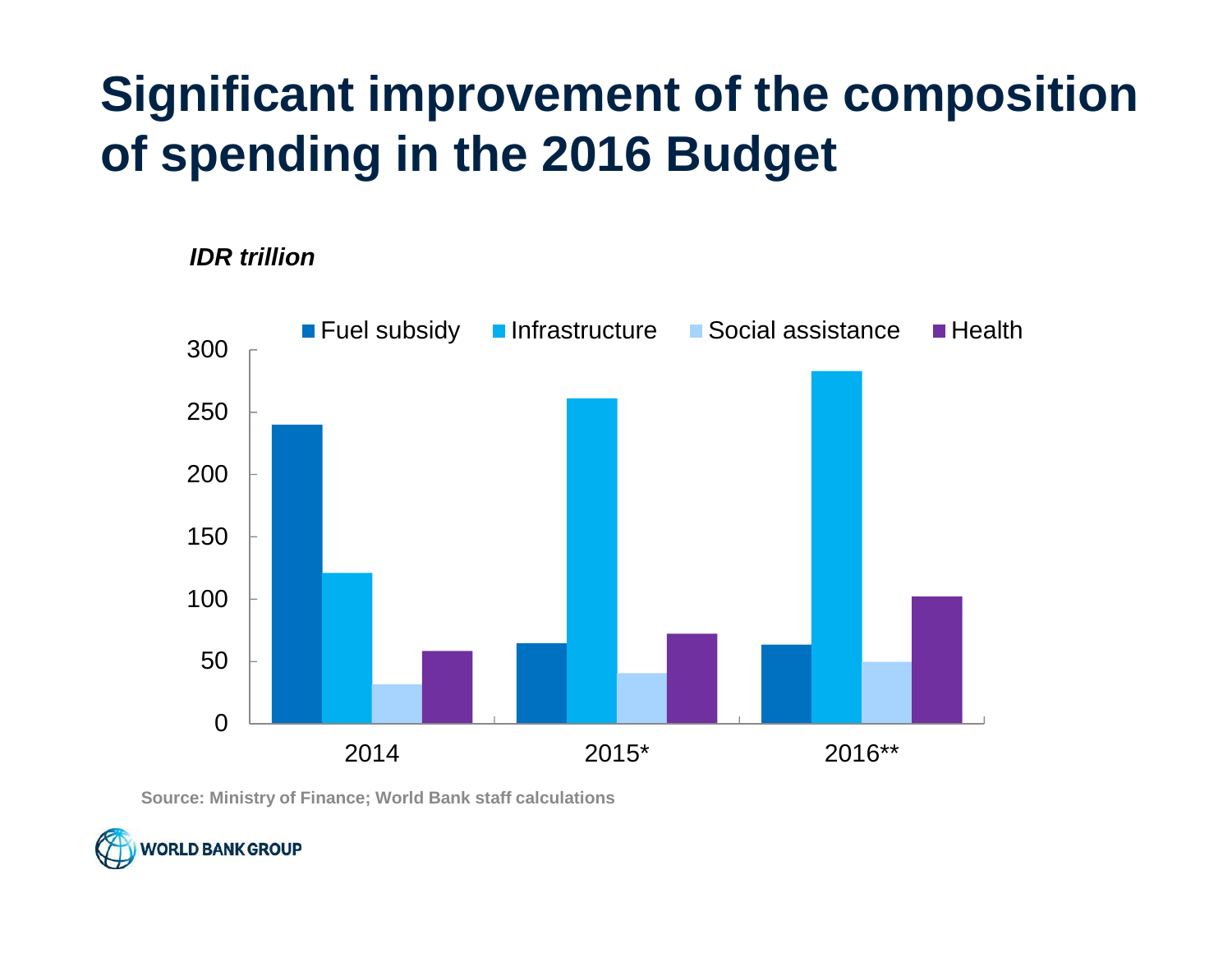#### **Direct transfers to villages will increase substantially over five years…**

**Total fiscal transfers to villages**



**Source: Ministry of Finance; World Bank staff calculations**

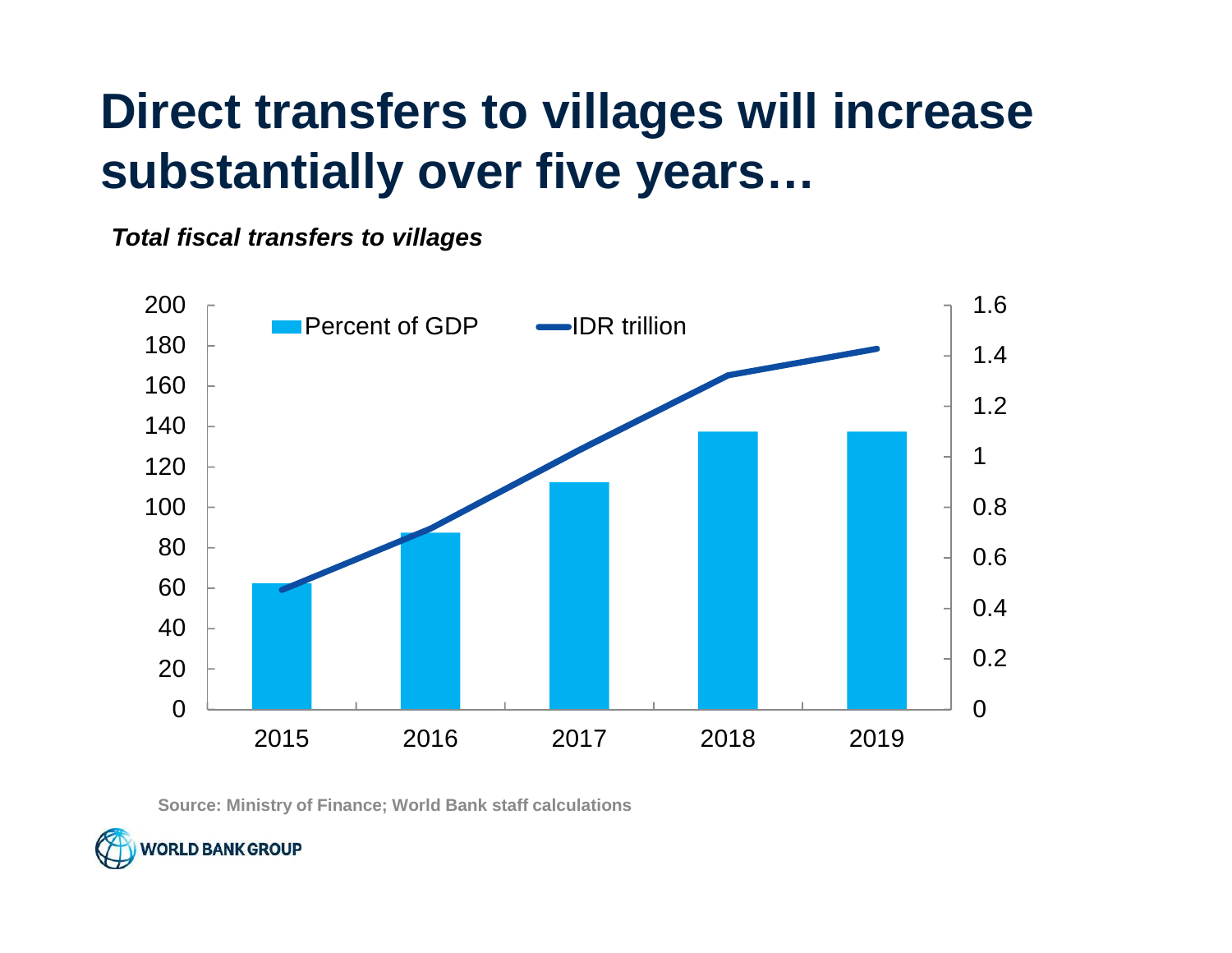#### **Reduction of regulatory burden and promotion of investment**

## **packages focusing on**

- • Regulatory simplification;
- Support to SMEs;
- Minimum wage determination;
- Special economic zones;
- •Tax relief.

#### **Signal intention to join the Trans-Pacific Partnership (TPP)**

#### **Number of restrictive measures on trade Seven economic policy and investments, June 2009-to date**



**Source: Global Trade Alert (accessed 13/11/2015); World Bank staff calculations**

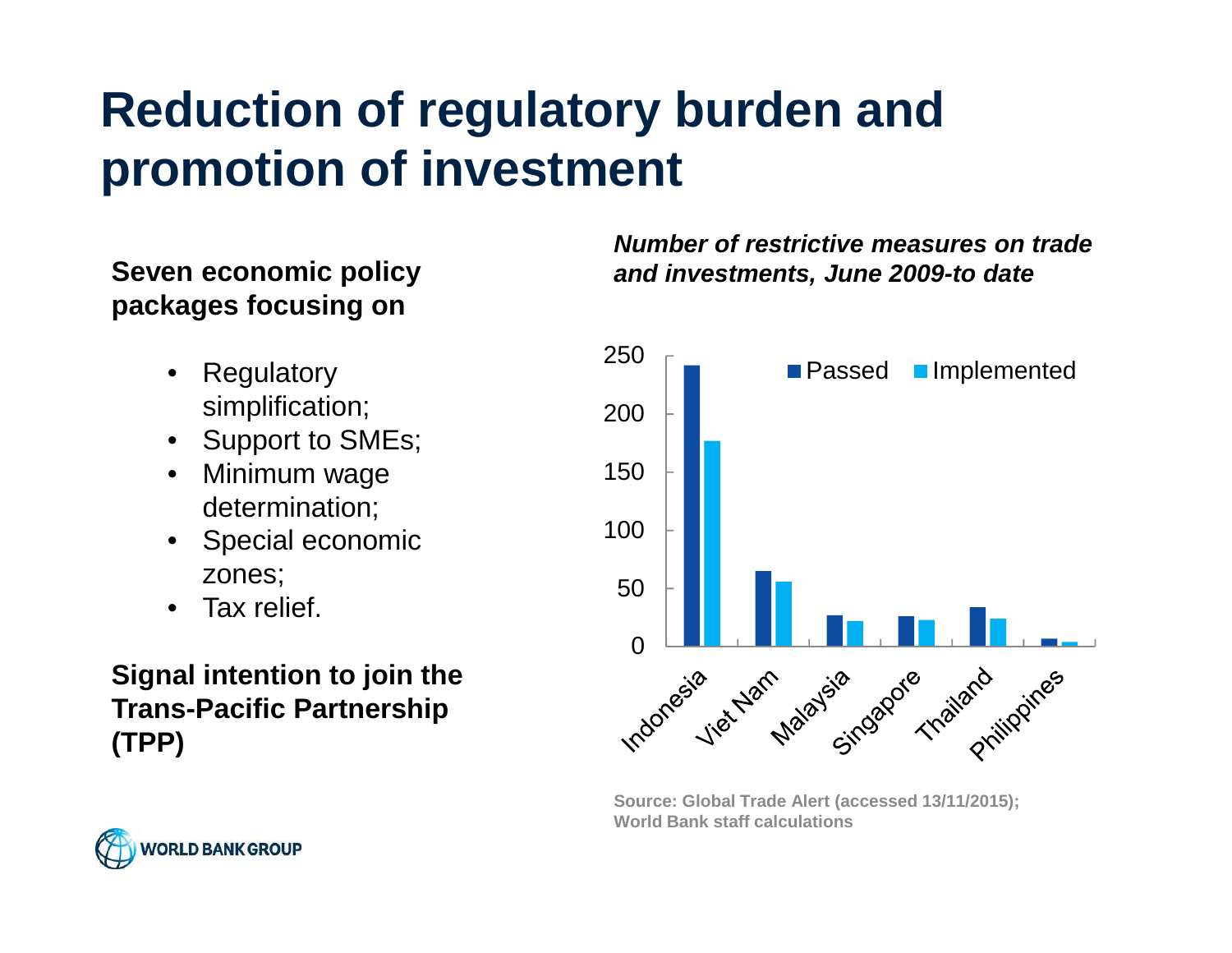**Major economic developments**

**Recent policy response**

**Outlook and risks**

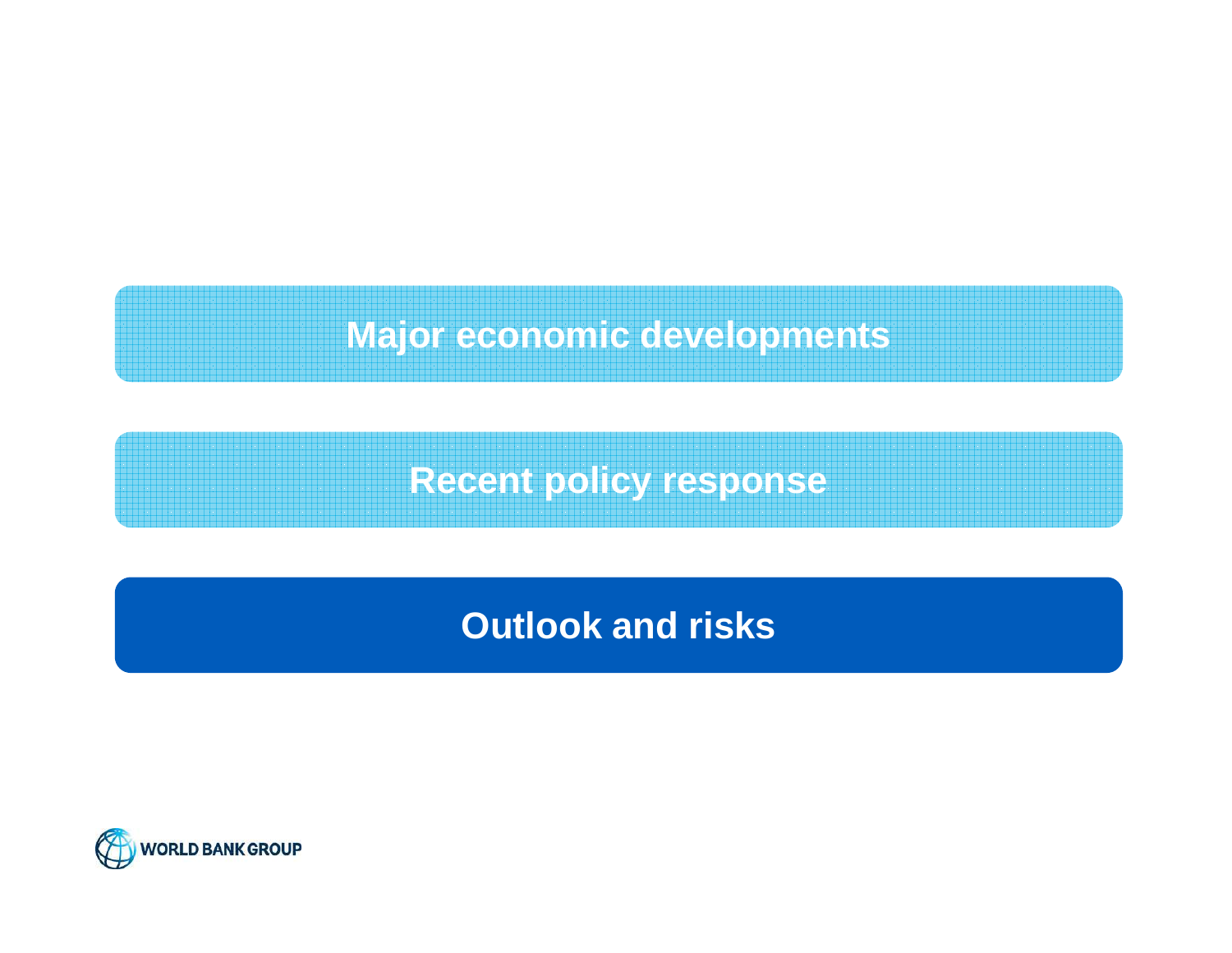#### **Baseline outlook is unchanged, with risks to the downside**

|                                                            | December 2015 IEQ |        |                   | <b>Revisions</b> |        |
|------------------------------------------------------------|-------------------|--------|-------------------|------------------|--------|
| (percentage change, unless otherwise<br><i>indicated</i> ) | 2014              | 2015p  | 2016 <sub>p</sub> | 2015             | 2016   |
| <b>Real GDP</b>                                            | 5.0               | 4.7    | 5.3               | 0.0              | 0.0    |
| <b>Consumer prices</b>                                     | 6.4               | 6.3    | 4.6               | $-0.2$           | $-0.6$ |
| Current account balance (% of GDP)                         | $-3.1$            | $-2.0$ | $-2.4$            | 0.0              | 0.2    |

**Note: Revisions are relative to October 2015 IEQ.Source: BI; BPS; World Bank staff projections**

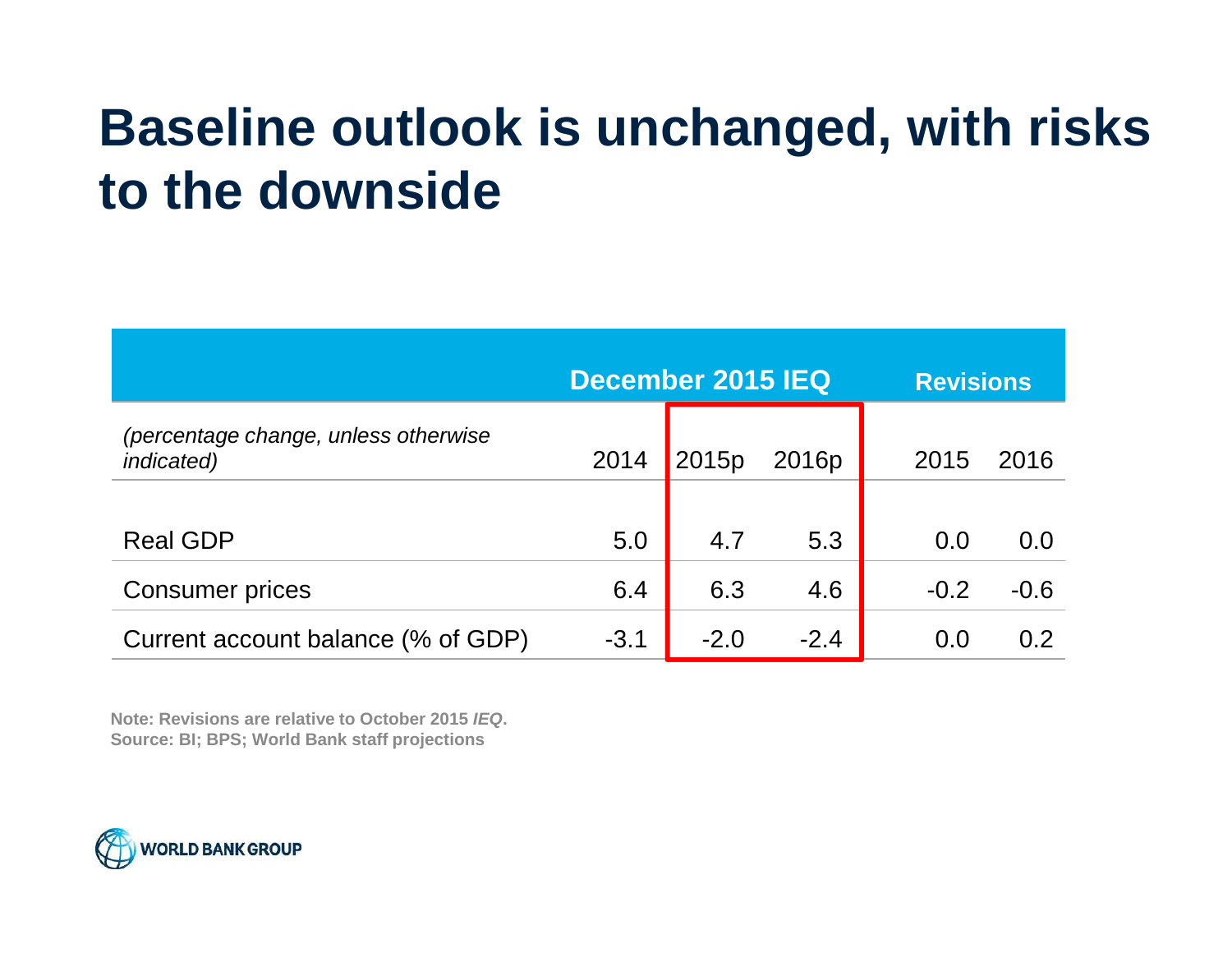### **Risk 1. Global growth may disappoint once again…**

**Real GDP growth in OECD countries, percent qoq-saar**



**Source: OECD; World Bank staff calculations**

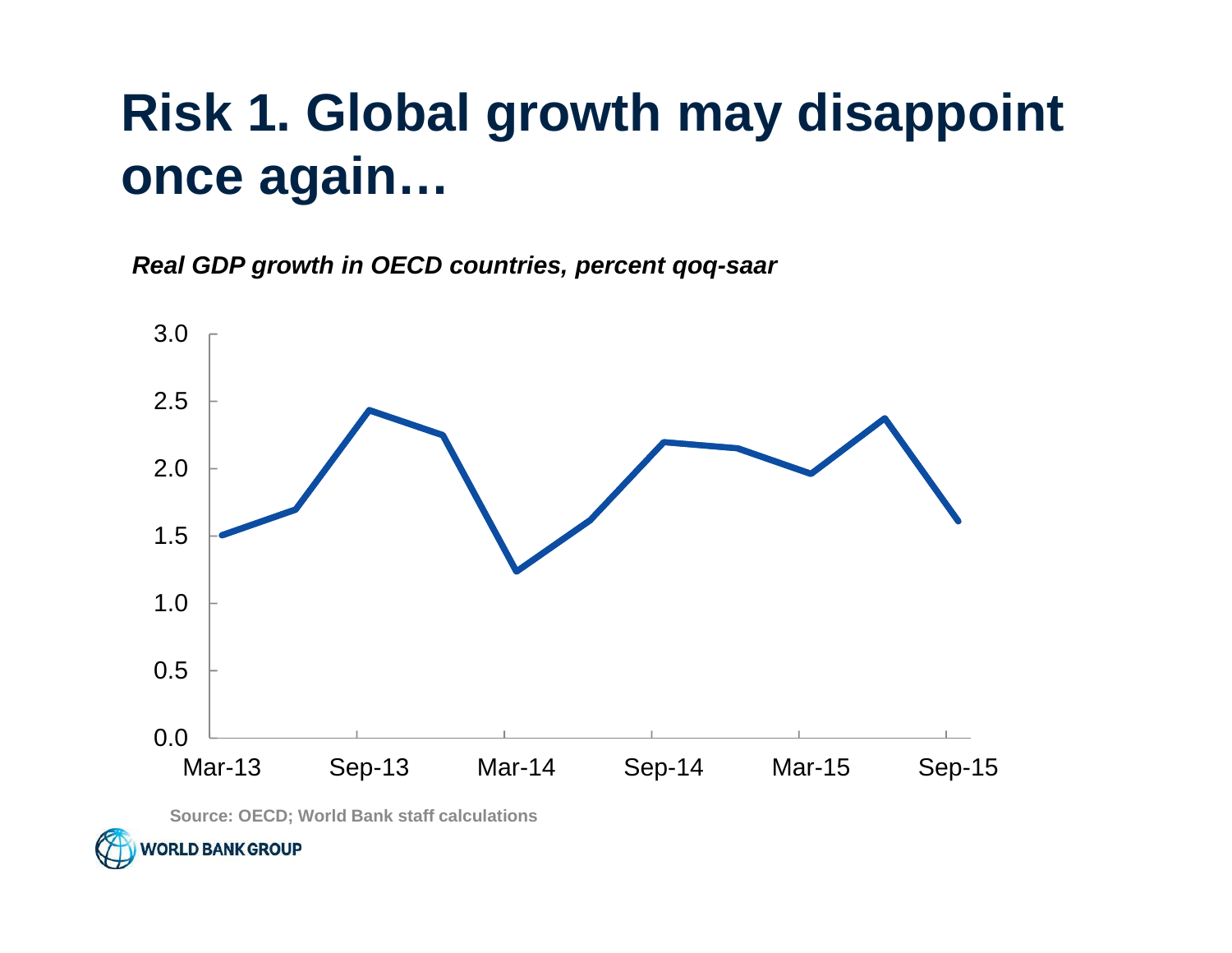## **Risk 2. Weak revenues may constrain growth prospects**

**IDR trillion**



**Source: Ministry of Finance; World Bank staff calculations**

**NORLD BANK GROUP**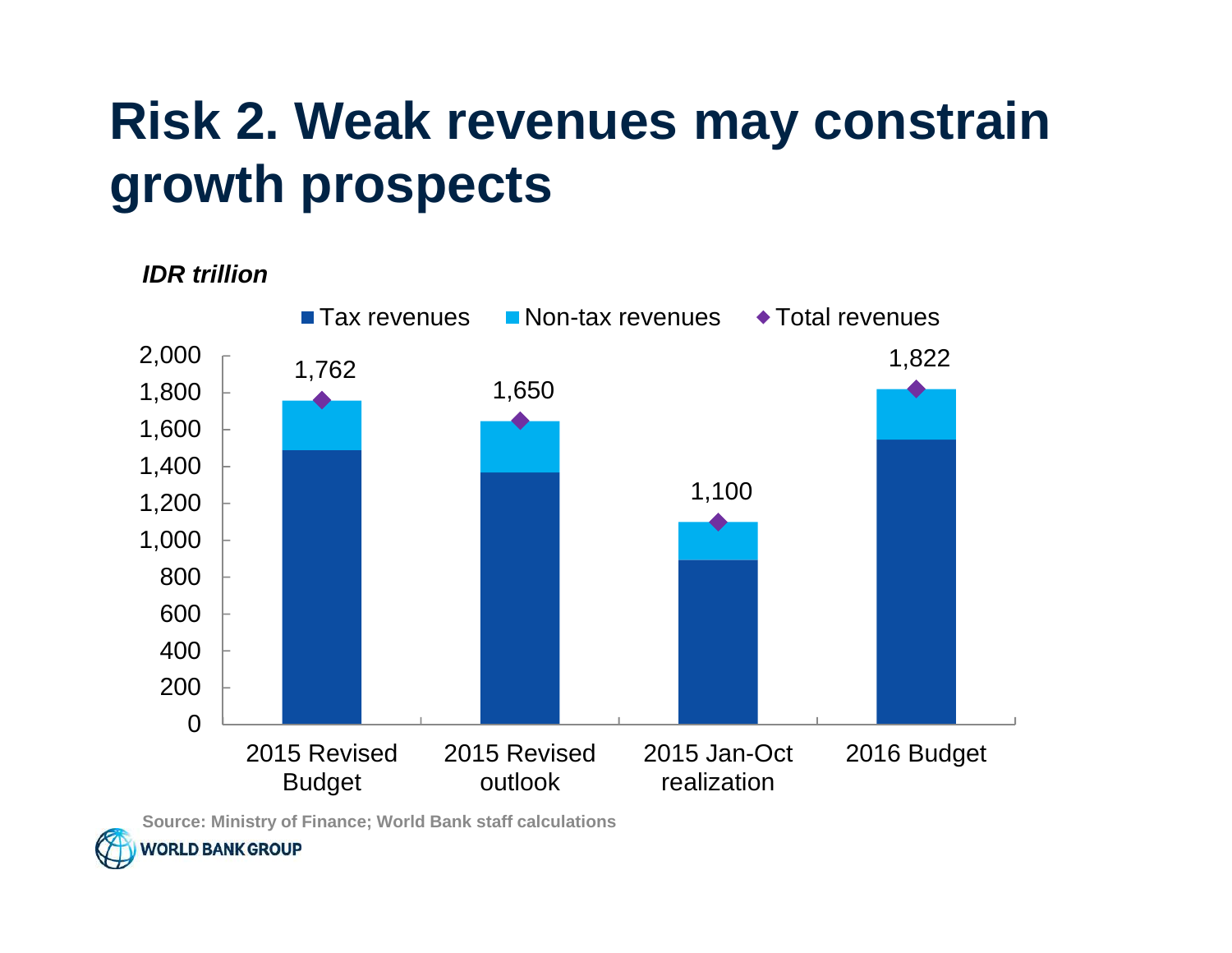#### **Risk 3. Impact of the village transfers**



**Source: Village Potential Statistics (PODES) 2011; National Social Economic Survey (SUSENAS) 2013; World Bank staff calculations**

**WORLD BANK GROUP** 

#### **Note: Sample includes 314 districts and 55,469 villages.Source: Ministry of Finance; Coordinating Ministry of Human Development and Culture/World Bank DiagnosticSurvey, November 2015; World Bank staff calculations**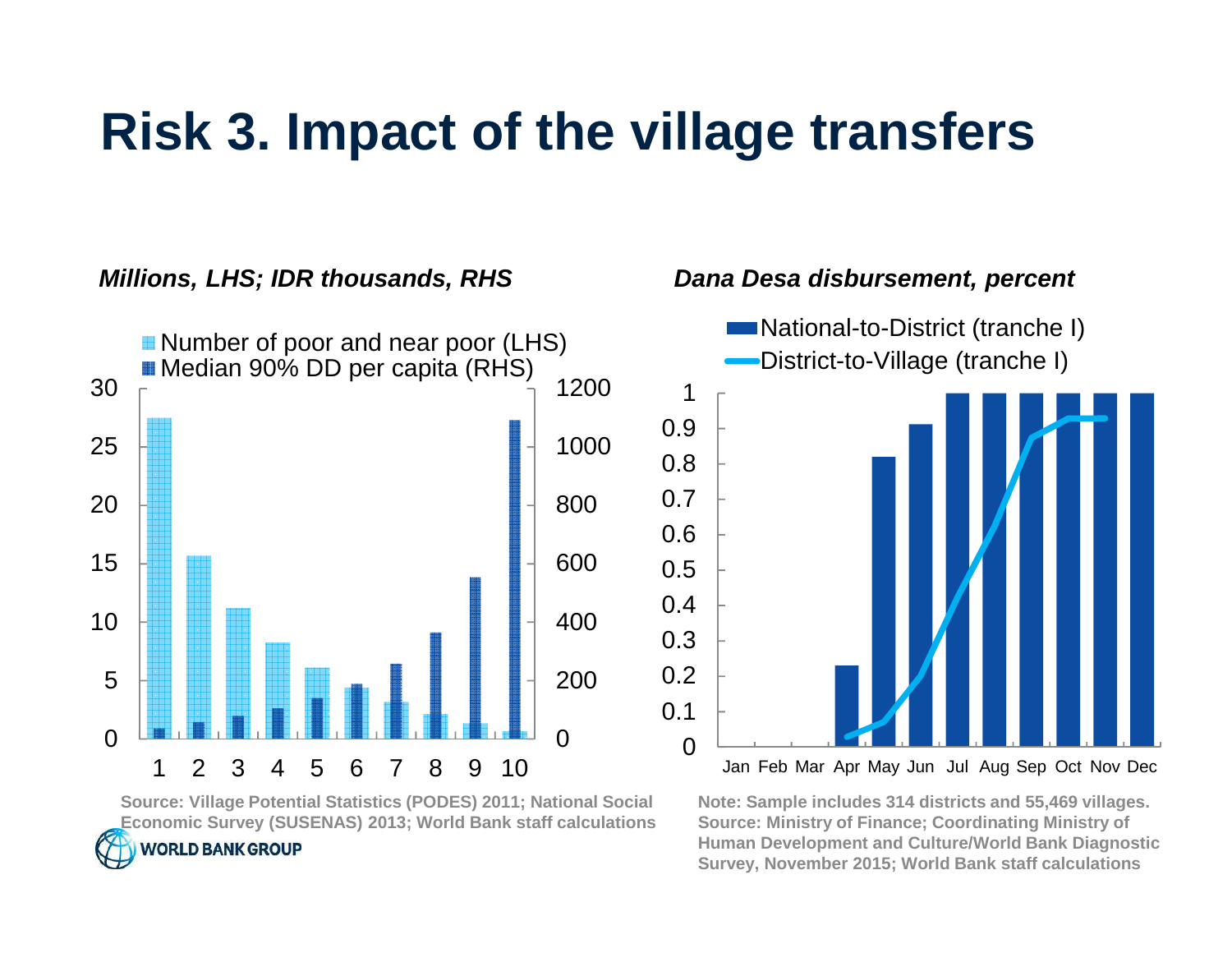# **INDONESIA ECONOMIC QUARTERLY**  $(IEQ)$



**Australian** Aid -